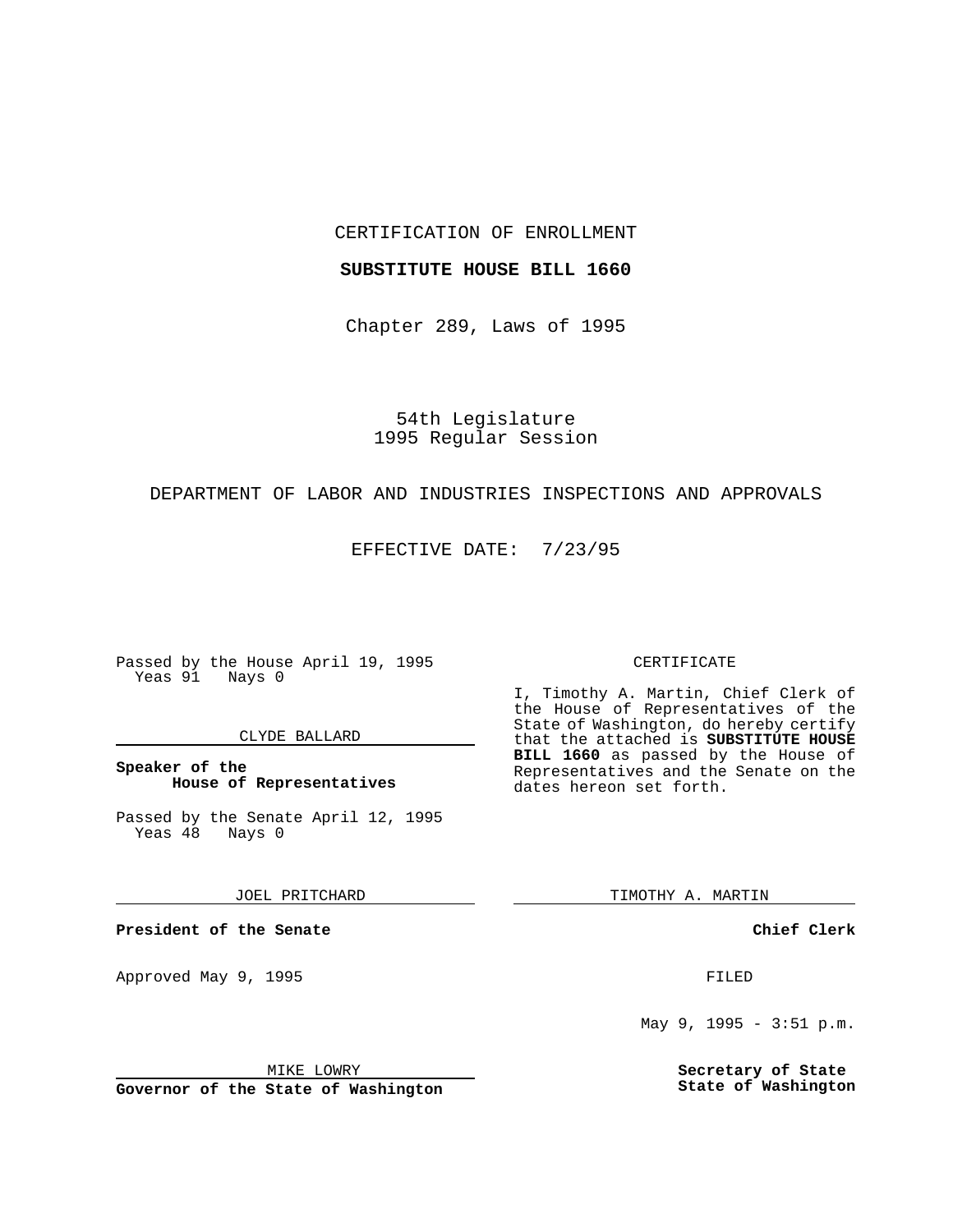# **SUBSTITUTE HOUSE BILL 1660** \_\_\_\_\_\_\_\_\_\_\_\_\_\_\_\_\_\_\_\_\_\_\_\_\_\_\_\_\_\_\_\_\_\_\_\_\_\_\_\_\_\_\_\_\_\_\_

\_\_\_\_\_\_\_\_\_\_\_\_\_\_\_\_\_\_\_\_\_\_\_\_\_\_\_\_\_\_\_\_\_\_\_\_\_\_\_\_\_\_\_\_\_\_\_

# AS AMENDED BY THE SENATE

Passed Legislature - 1995 Regular Session

## **State of Washington 54th Legislature 1995 Regular Session**

**By** House Committee on Commerce & Labor (originally sponsored by Representatives Lisk and Romero; by request of Governor Lowry)

Read first time 03/01/95.

 AN ACT Relating to department of labor and industries inspections and approvals; and amending RCW 43.22.360 and 43.22.480.

BE IT ENACTED BY THE LEGISLATURE OF THE STATE OF WASHINGTON:

 **Sec. 1.** RCW 43.22.360 and 1970 ex.s. c 27 s 3 are each amended to read as follows:

 (1) Plans and specifications of each model or production prototype of a mobile home, commercial coach and/or recreational vehicle showing body and frame design, construction, plumbing, heating and electrical specifications and data shall be submitted to the department of labor and industries for approval and recommendations with respect to compliance with the regulations and standards of each of such agencies. When plans have been submitted and approved as aforesaid, no changes or alterations shall be made to body and frame design, construction, plumbing, heating or electrical installations or specifications shown thereon in any mobile home, commercial coach or recreational vehicle without prior written approval of the department of labor and industries.

18 (2) The director may adopt rules that provide for approval of a plan that is certified as meeting state requirements or the equivalent